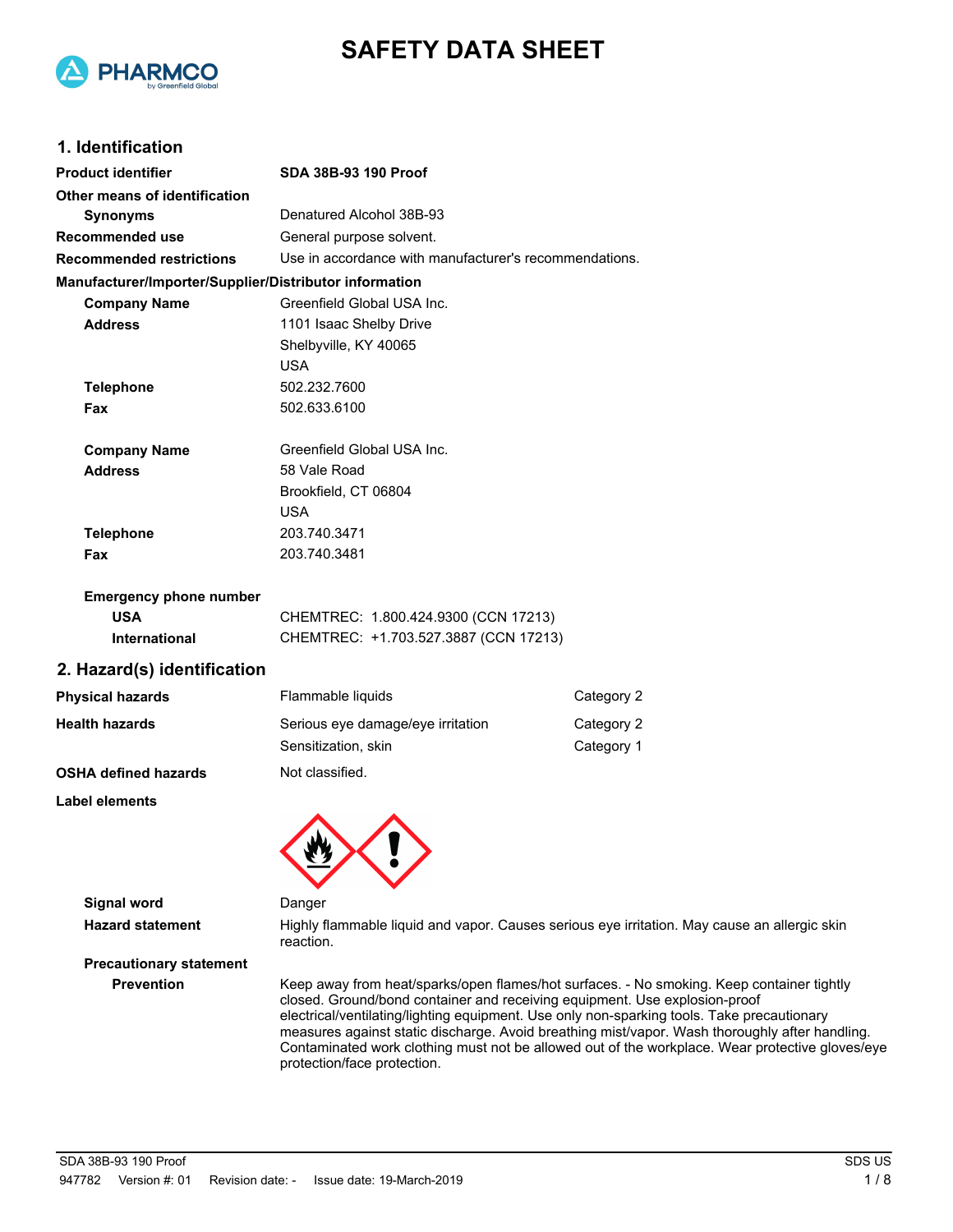| <b>Response</b>                              | If on skin (or hair): Take off immediately all contaminated clothing. Rinse skin with water/shower.<br>If skin irritation or rash occurs: Get medical advice/attention. Wash contaminated clothing before<br>reuse. If in eyes: Rinse cautiously with water for several minutes. Remove contact lenses, if<br>present and easy to do. Continue rinsing. If eye irritation persists: Get medical advice/attention. In<br>case of fire: Use appropriate media to extinguish. |
|----------------------------------------------|----------------------------------------------------------------------------------------------------------------------------------------------------------------------------------------------------------------------------------------------------------------------------------------------------------------------------------------------------------------------------------------------------------------------------------------------------------------------------|
| <b>Storage</b>                               | Store in a well-ventilated place. Keep cool.                                                                                                                                                                                                                                                                                                                                                                                                                               |
| <b>Disposal</b>                              | Dispose of contents/container in accordance with local/regional/national/international regulations.                                                                                                                                                                                                                                                                                                                                                                        |
| Hazard(s) not otherwise<br>classified (HNOC) | None known.                                                                                                                                                                                                                                                                                                                                                                                                                                                                |
| Supplemental information                     | None.                                                                                                                                                                                                                                                                                                                                                                                                                                                                      |

## **3. Composition/information on ingredients**

**Mixtures**

| <b>Chemical name</b>                                                         |                                                                                                                                                                                                                                                                                                                      | <b>CAS number</b> | $\%$  |
|------------------------------------------------------------------------------|----------------------------------------------------------------------------------------------------------------------------------------------------------------------------------------------------------------------------------------------------------------------------------------------------------------------|-------------------|-------|
| Ethyl alcohol                                                                |                                                                                                                                                                                                                                                                                                                      | 64-17-5           | 91.08 |
| Water                                                                        |                                                                                                                                                                                                                                                                                                                      | 7732-18-5         | 7.47  |
| Lemon oil                                                                    |                                                                                                                                                                                                                                                                                                                      | 8008-56-8         | 1.45  |
| <b>Composition comments</b>                                                  | All concentrations are in percent by weight unless otherwise indicated.                                                                                                                                                                                                                                              |                   |       |
| 4. First-aid measures                                                        |                                                                                                                                                                                                                                                                                                                      |                   |       |
| <b>Inhalation</b>                                                            | Move to fresh air. Call a physician if symptoms develop or persist.                                                                                                                                                                                                                                                  |                   |       |
| <b>Skin contact</b>                                                          | Remove contaminated clothing immediately and wash skin with soap and water. In case of<br>eczema or other skin disorders: Seek medical attention and take along these instructions.                                                                                                                                  |                   |       |
| Eye contact                                                                  | Immediately flush eyes with plenty of water for at least 15 minutes. Remove contact lenses, if<br>present and easy to do. Continue rinsing. Get medical attention if irritation develops and persists.                                                                                                               |                   |       |
| Ingestion                                                                    | Rinse mouth. Get medical attention if symptoms occur.                                                                                                                                                                                                                                                                |                   |       |
| <b>Most important</b><br>symptoms/effects, acute and<br>delayed              | Headache. Severe eye irritation. Symptoms may include stinging, tearing, redness, swelling, and<br>blurred vision. Coughing. May cause an allergic skin reaction. Dermatitis. Rash.                                                                                                                                  |                   |       |
| Indication of immediate<br>medical attention and special<br>treatment needed | Provide general supportive measures and treat symptomatically. Thermal burns: Flush with water<br>immediately. While flushing, remove clothes which do not adhere to affected area. Call an<br>ambulance. Continue flushing during transport to hospital. Keep victim under observation.<br>Symptoms may be delayed. |                   |       |
| <b>General information</b>                                                   | Take off all contaminated clothing immediately. Ensure that medical personnel are aware of the<br>material(s) involved, and take precautions to protect themselves. Wash contaminated clothing<br>before reuse. Show this safety data sheet to the doctor in attendance.                                             |                   |       |
| 5. Fire-fighting measures                                                    |                                                                                                                                                                                                                                                                                                                      |                   |       |
| Suitable extinguishing media                                                 | Water fog. Alcohol resistant foam. Dry chemical powder. Carbon dioxide (CO2).                                                                                                                                                                                                                                        |                   |       |
| <b>Unsuitable extinguishing</b><br>media                                     | Do not use water jet as an extinguisher, as this will spread the fire.                                                                                                                                                                                                                                               |                   |       |
| Specific hazards arising from<br>the chemical                                | Vapors may form explosive mixtures with air. Vapors may travel considerable distance to a source<br>of ignition and flash back. During fire, gases hazardous to health may be formed. Combustion<br>products may include: carbon oxides.                                                                             |                   |       |
| Special protective equipment<br>and precautions for firefighters             | Self-contained breathing apparatus and full protective clothing must be worn in case of fire.                                                                                                                                                                                                                        |                   |       |
| <b>Fire fighting</b><br>equipment/instructions                               | In case of fire and/or explosion do not breathe fumes. Move containers from fire area if you can do<br>so without risk. Use water spray to keep fire-exposed containers cool.                                                                                                                                        |                   |       |
| <b>Specific methods</b>                                                      | Use standard firefighting procedures and consider the hazards of other involved materials.                                                                                                                                                                                                                           |                   |       |
| <b>General fire hazards</b>                                                  | Highly flammable liquid and vapor.                                                                                                                                                                                                                                                                                   |                   |       |
|                                                                              |                                                                                                                                                                                                                                                                                                                      |                   |       |

## **6. Accidental release measures**

| <b>Personal precautions,</b><br>protective equipment and<br>emergency procedures | Keep unnecessary personnel away. Keep people away from and upwind of spill/leak. Eliminate all<br>ignition sources (no smoking, flares, sparks, or flames in immediate area). Wear appropriate<br>protective equipment and clothing during clean-up. Avoid breathing mist/vapors. Do not touch<br>damaged containers or spilled material unless wearing appropriate protective clothing. Ventilate<br>closed spaces before entering them. Local authorities should be advised if significant spillages |
|----------------------------------------------------------------------------------|--------------------------------------------------------------------------------------------------------------------------------------------------------------------------------------------------------------------------------------------------------------------------------------------------------------------------------------------------------------------------------------------------------------------------------------------------------------------------------------------------------|
|                                                                                  | cannot be contained. For personal protection, see section 8 of the SDS.                                                                                                                                                                                                                                                                                                                                                                                                                                |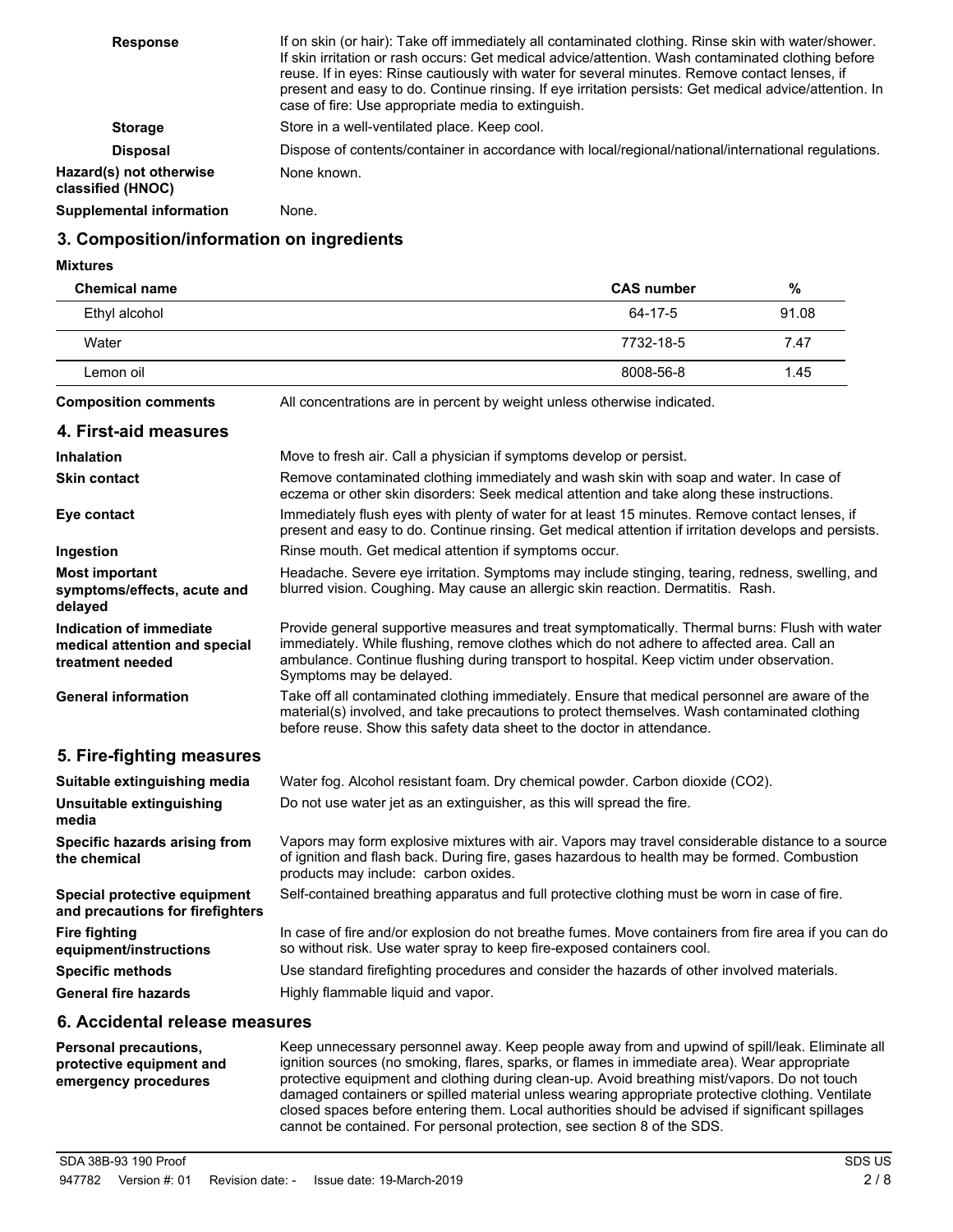| <b>Methods and materials for</b><br>containment and cleaning up | Eliminate all ignition sources (no smoking, flares, sparks, or flames in immediate area). Keep<br>combustibles (wood, paper, oil, etc.) away from spilled material. Take precautionary measures<br>against static discharge. Use only non-sparking tools. This product is miscible in water.                                                                                                                                                                                                                                                                                                                 |
|-----------------------------------------------------------------|--------------------------------------------------------------------------------------------------------------------------------------------------------------------------------------------------------------------------------------------------------------------------------------------------------------------------------------------------------------------------------------------------------------------------------------------------------------------------------------------------------------------------------------------------------------------------------------------------------------|
|                                                                 | Large Spills: Stop the flow of material, if this is without risk. Dike the spilled material, where this is<br>possible. Use a non-combustible material like vermiculite, sand or earth to soak up the product<br>and place into a container for later disposal. Following product recovery, flush area with water.                                                                                                                                                                                                                                                                                           |
|                                                                 | Small Spills: Absorb with earth, sand or other non-combustible material and transfer to containers<br>for later disposal. Wipe up with absorbent material (e.g. cloth, fleece). Clean surface thoroughly to<br>remove residual contamination.                                                                                                                                                                                                                                                                                                                                                                |
| <b>Environmental precautions</b>                                | Never return spills to original containers for re-use. For waste disposal, see section 13 of the SDS.<br>Avoid discharge into drains, water courses or onto the ground.                                                                                                                                                                                                                                                                                                                                                                                                                                      |
| 7. Handling and storage                                         |                                                                                                                                                                                                                                                                                                                                                                                                                                                                                                                                                                                                              |
| <b>Precautions for safe handling</b>                            | Do not handle, store or open near an open flame, sources of heat or sources of ignition. Protect<br>material from direct sunlight. When using do not smoke. Explosion-proof general and local exhaust<br>ventilation. Take precautionary measures against static discharges. All equipment used when<br>handling the product must be grounded. Use non-sparking tools and explosion-proof equipment.<br>Avoid breathing mist/vapors. Avoid contact with eyes, skin, and clothing. Avoid prolonged<br>exposure. Wear appropriate personal protective equipment. Observe good industrial hygiene<br>practices. |
| Conditions for safe storage,<br>including any incompatibilities | Keep away from heat, sparks and open flame. Prevent electrostatic charge build-up by using<br>common bonding and grounding techniques. Store in a cool, dry place out of direct sunlight. Store<br>in tightly closed container. Store in a well-ventilated place. Keep in an area equipped with<br>sprinklers. Store away from incompatible materials (see Section 10 of the SDS).                                                                                                                                                                                                                           |

# **8. Exposure controls/personal protection**

| <b>Occupational exposure limits</b>              |                                                                                                                                                                                                                                                                                                                                                                                                                                                                         |              |  |
|--------------------------------------------------|-------------------------------------------------------------------------------------------------------------------------------------------------------------------------------------------------------------------------------------------------------------------------------------------------------------------------------------------------------------------------------------------------------------------------------------------------------------------------|--------------|--|
| <b>Components</b>                                | US. OSHA Table Z-1 Limits for Air Contaminants (29 CFR 1910.1000)<br><b>Type</b>                                                                                                                                                                                                                                                                                                                                                                                        | <b>Value</b> |  |
| Ethyl alcohol (CAS 64-17-5)                      | PEL                                                                                                                                                                                                                                                                                                                                                                                                                                                                     | 1900 mg/m3   |  |
|                                                  |                                                                                                                                                                                                                                                                                                                                                                                                                                                                         | $1000$ ppm   |  |
| <b>US. ACGIH Threshold Limit Values</b>          |                                                                                                                                                                                                                                                                                                                                                                                                                                                                         |              |  |
| <b>Components</b>                                | <b>Type</b>                                                                                                                                                                                                                                                                                                                                                                                                                                                             | Value        |  |
| Ethyl alcohol (CAS 64-17-5)                      | <b>STEL</b>                                                                                                                                                                                                                                                                                                                                                                                                                                                             | 1000 ppm     |  |
| US. NIOSH: Pocket Guide to Chemical Hazards      |                                                                                                                                                                                                                                                                                                                                                                                                                                                                         |              |  |
| <b>Components</b>                                | <b>Type</b>                                                                                                                                                                                                                                                                                                                                                                                                                                                             | Value        |  |
| Ethyl alcohol (CAS 64-17-5)                      | <b>TWA</b>                                                                                                                                                                                                                                                                                                                                                                                                                                                              | 1900 mg/m3   |  |
|                                                  |                                                                                                                                                                                                                                                                                                                                                                                                                                                                         | 1000 ppm     |  |
| <b>Biological limit values</b>                   | No biological exposure limits noted for the ingredient(s).                                                                                                                                                                                                                                                                                                                                                                                                              |              |  |
| Appropriate engineering<br>controls              | Explosion-proof general and local exhaust ventilation. Good general ventilation should be used.<br>Ventilation rates should be matched to conditions. If applicable, use process enclosures, local<br>exhaust ventilation, or other engineering controls to maintain airborne levels below recommended<br>exposure limits. If exposure limits have not been established, maintain airborne levels to an<br>acceptable level. Provide eyewash station and safety shower. |              |  |
|                                                  | Individual protection measures, such as personal protective equipment                                                                                                                                                                                                                                                                                                                                                                                                   |              |  |
| <b>Eye/face protection</b>                       | Chemical goggles are recommended.                                                                                                                                                                                                                                                                                                                                                                                                                                       |              |  |
| <b>Skin protection</b><br><b>Hand protection</b> | Wear appropriate chemical resistant gloves. Suitable gloves can be recommended by the glove<br>supplier. Be aware that the liquid may penetrate the gloves. Frequent change is advisable.                                                                                                                                                                                                                                                                               |              |  |
| <b>Skin protection</b>                           |                                                                                                                                                                                                                                                                                                                                                                                                                                                                         |              |  |
| <b>Other</b>                                     | Wear appropriate chemical resistant clothing. Use of an impervious apron is recommended.                                                                                                                                                                                                                                                                                                                                                                                |              |  |
| <b>Respiratory protection</b>                    | If engineering controls do not maintain airborne concentrations below recommended exposure<br>limits (where applicable) or to an acceptable level (in countries where exposure limits have not<br>been established), an approved respirator must be worn. Respirator type: Chemical respirator with<br>organic vapor cartridge.                                                                                                                                         |              |  |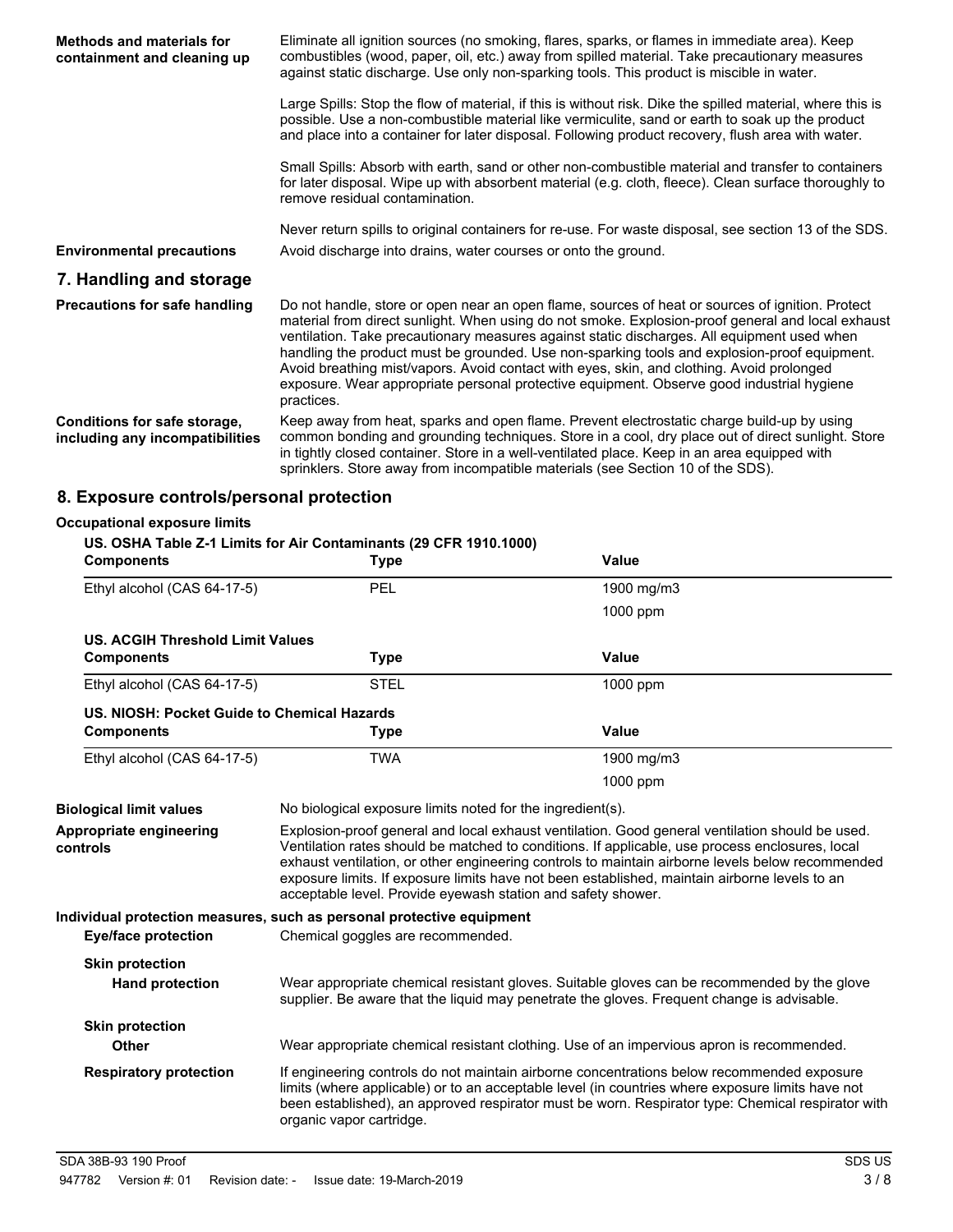**General hygiene considerations**

**Thermal hazards** Wear appropriate thermal protective clothing, when necessary.

When using do not smoke. Always observe good personal hygiene measures, such as washing after handling the material and before eating, drinking, and/or smoking. Routinely wash work clothing and protective equipment to remove contaminants. Contaminated work clothing should not be allowed out of the workplace.

## **9. Physical and chemical properties**

| Appearance                                        |                                                                                                                                                                          |
|---------------------------------------------------|--------------------------------------------------------------------------------------------------------------------------------------------------------------------------|
| <b>Physical state</b>                             | Liquid.                                                                                                                                                                  |
| Form                                              | Liquid.                                                                                                                                                                  |
| Color                                             | Clear liquid; invisible vapor.                                                                                                                                           |
| Odor                                              | Characteristic.                                                                                                                                                          |
| <b>Odor threshold</b>                             | Not available.                                                                                                                                                           |
| рH                                                | Not available.                                                                                                                                                           |
| Melting point/freezing point                      | < -148 °F (< -100 °C)                                                                                                                                                    |
| Initial boiling point and boiling<br>range        | 176 °F (80 °C) @ 760 mmHg (101.325 kPa)                                                                                                                                  |
| <b>Flash point</b>                                | 62.6 °F (17.0 °C) Closed Cup                                                                                                                                             |
| <b>Evaporation rate</b>                           | 3 (Butyl acetate = $1$ )                                                                                                                                                 |
| <b>Flammability (solid, gas)</b>                  | Not applicable.                                                                                                                                                          |
| Upper/lower flammability or explosive limits      |                                                                                                                                                                          |
| <b>Flammability limit - lower</b><br>(%)          | $3.3 %$ V/V                                                                                                                                                              |
| <b>Flammability limit - upper</b><br>$(\%)$       | 19 % v/v                                                                                                                                                                 |
| Vapor pressure                                    | 44.6 mmHg (5.94 kPa) (68 °F (20 °C))                                                                                                                                     |
| Vapor density                                     | 1.6 (air = 1)                                                                                                                                                            |
| <b>Relative density</b>                           | Not available.                                                                                                                                                           |
| Solubility(ies)                                   |                                                                                                                                                                          |
| <b>Solubility (water)</b>                         | Completely soluble.                                                                                                                                                      |
| <b>Partition coefficient</b><br>(n-octanol/water) | Not available.                                                                                                                                                           |
| <b>Auto-ignition temperature</b>                  | 685.4 °F (363 °C) (Ethyl Alcohol)                                                                                                                                        |
| <b>Decomposition temperature</b>                  | Not available.                                                                                                                                                           |
| <b>Viscosity</b>                                  | Not available.                                                                                                                                                           |
| <b>Other information</b>                          |                                                                                                                                                                          |
| <b>Density</b>                                    | 6.80 lb/gal (@ 15.56°C (60°F))                                                                                                                                           |
| <b>Explosive properties</b>                       | Not explosive.                                                                                                                                                           |
| <b>Oxidizing properties</b>                       | Not oxidizing.                                                                                                                                                           |
| 10. Stability and reactivity                      |                                                                                                                                                                          |
| Reactivity                                        | The product is stable and non-reactive under normal conditions of use, storage and transport.                                                                            |
| <b>Chemical stability</b>                         | Material is stable under normal conditions.                                                                                                                              |
| <b>Possibility of hazardous</b><br>reactions      | No dangerous reaction known under conditions of normal use.                                                                                                              |
| <b>Conditions to avoid</b>                        | Keep away from heat, hot surfaces, sparks, open flames and other ignition sources. Avoid<br>temperatures exceeding the flash point. Contact with incompatible materials. |
| Incompatible materials                            | Strong oxidizing agents.                                                                                                                                                 |
| <b>Hazardous decomposition</b>                    | No hazardous decomposition products are known.                                                                                                                           |

## **11. Toxicological information**

**products**

### **Information on likely routes of exposure**

**Inhalation** Prolonged inhalation may be harmful.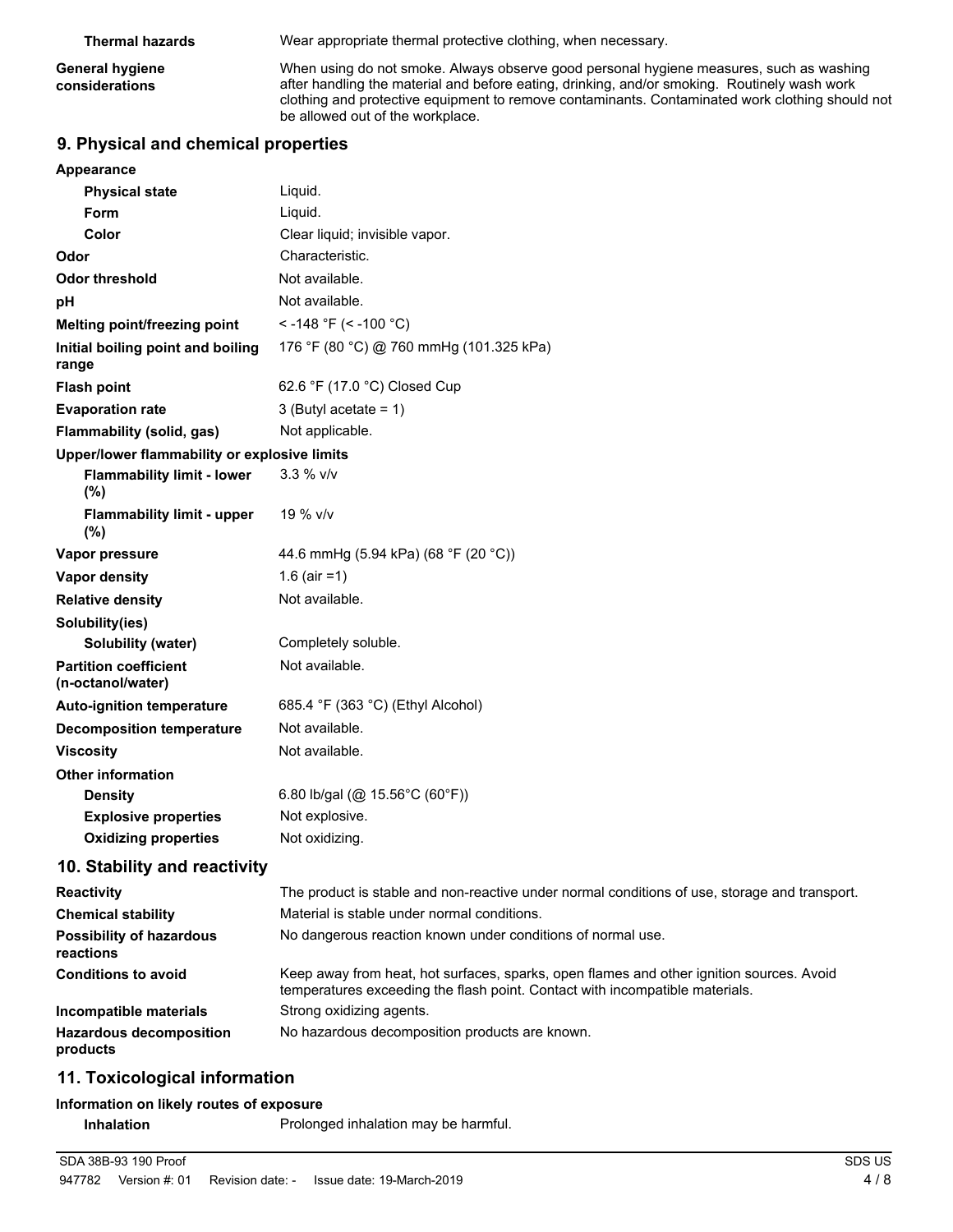| <b>Skin contact</b>                                                                                                                                                                                                                  | May cause an allergic skin reaction. Prolonged skin contact may cause temporary irritation.                                                                                         |
|--------------------------------------------------------------------------------------------------------------------------------------------------------------------------------------------------------------------------------------|-------------------------------------------------------------------------------------------------------------------------------------------------------------------------------------|
| Eye contact                                                                                                                                                                                                                          | Causes serious eve irritation.                                                                                                                                                      |
| Ingestion                                                                                                                                                                                                                            | Expected to be a low ingestion hazard.                                                                                                                                              |
| Symptoms related to the<br>physical, chemical and<br>toxicological characteristics                                                                                                                                                   | Headache. Severe eye irritation. Symptoms may include stinging, tearing, redness, swelling, and<br>blurred vision. Coughing. May cause an allergic skin reaction. Dermatitis. Rash. |
| $\blacksquare$ . The contract of the contract of the contract of the contract of the contract of the contract of the contract of the contract of the contract of the contract of the contract of the contract of the contract of the |                                                                                                                                                                                     |

#### **Information on toxicological effects**

| <b>Acute toxicity</b>                                 | Not expected to be acutely toxic.<br><b>Species</b><br><b>Test Results</b>                                          |                         |  |
|-------------------------------------------------------|---------------------------------------------------------------------------------------------------------------------|-------------------------|--|
| <b>Components</b>                                     |                                                                                                                     |                         |  |
| Ethyl alcohol (CAS 64-17-5)                           |                                                                                                                     |                         |  |
| <b>Acute</b>                                          |                                                                                                                     |                         |  |
| <b>Inhalation</b>                                     |                                                                                                                     |                         |  |
| Vapor                                                 |                                                                                                                     |                         |  |
| <b>LC50</b>                                           | Rat                                                                                                                 | 117 - 125 mg/l, 4 Hours |  |
| Oral                                                  |                                                                                                                     |                         |  |
| LD50                                                  | Rat                                                                                                                 | 10470 mg/kg             |  |
| <b>Skin corrosion/irritation</b>                      | Prolonged skin contact may cause temporary irritation.                                                              |                         |  |
| Serious eye damage/eye<br>irritation                  | Causes serious eye irritation.                                                                                      |                         |  |
| Respiratory or skin sensitization                     |                                                                                                                     |                         |  |
| <b>Respiratory sensitization</b>                      | Not a respiratory sensitizer.                                                                                       |                         |  |
| <b>Skin sensitization</b>                             | May cause an allergic skin reaction.                                                                                |                         |  |
| Germ cell mutagenicity                                | No data available to indicate product or any components present at greater than 0.1% are<br>mutagenic or genotoxic. |                         |  |
| Carcinogenicity                                       | Not classifiable as to carcinogenicity to humans.                                                                   |                         |  |
|                                                       | <b>IARC Monographs. Overall Evaluation of Carcinogenicity</b>                                                       |                         |  |
| Not listed.<br><b>NTP Report on Carcinogens</b>       |                                                                                                                     |                         |  |
| Not listed.                                           |                                                                                                                     |                         |  |
|                                                       | OSHA Specifically Regulated Substances (29 CFR 1910.1001-1053)                                                      |                         |  |
| Not regulated.                                        |                                                                                                                     |                         |  |
| <b>Reproductive toxicity</b>                          | This product is not expected to cause reproductive or developmental effects.                                        |                         |  |
| Specific target organ toxicity -<br>single exposure   | Not classified.                                                                                                     |                         |  |
| Specific target organ toxicity -<br>repeated exposure | Not classified.                                                                                                     |                         |  |
| <b>Aspiration hazard</b>                              | Not an aspiration hazard.                                                                                           |                         |  |
| <b>Chronic effects</b>                                | Prolonged inhalation may be harmful.                                                                                |                         |  |

## **12. Ecological information**

| <b>Ecotoxicity</b> |  |  |
|--------------------|--|--|
|                    |  |  |

The product is not classified as environmentally hazardous. However, this does not exclude the possibility that large or frequent spills can have a harmful or damaging effect on the environment.

| <b>Components</b>           |             | <b>Species</b>          | <b>Test Results</b>  |
|-----------------------------|-------------|-------------------------|----------------------|
| Ethyl alcohol (CAS 64-17-5) |             |                         |                      |
| <b>Aquatic</b>              |             |                         |                      |
| Algae                       | EC10        | Freshwater algae        | 11.5 mg/l, 72 hours  |
|                             | EC50        | Freshwater algae        | 275 mg/l, 72 hours   |
|                             |             | Marine water algae      | 1900 mg/l            |
|                             | <b>NOEC</b> | Marine water algae      | 1580 mg/l            |
| Fish                        | LC50        | Freshwater fish         | 11200 mg/l, 24 hours |
|                             | <b>NOEC</b> | Freshwater fish         | 250 mg/l             |
| Invertebrate                | EC50        | Freshwater invertebrate | 5012 mg/l, 48 hours  |
|                             |             |                         |                      |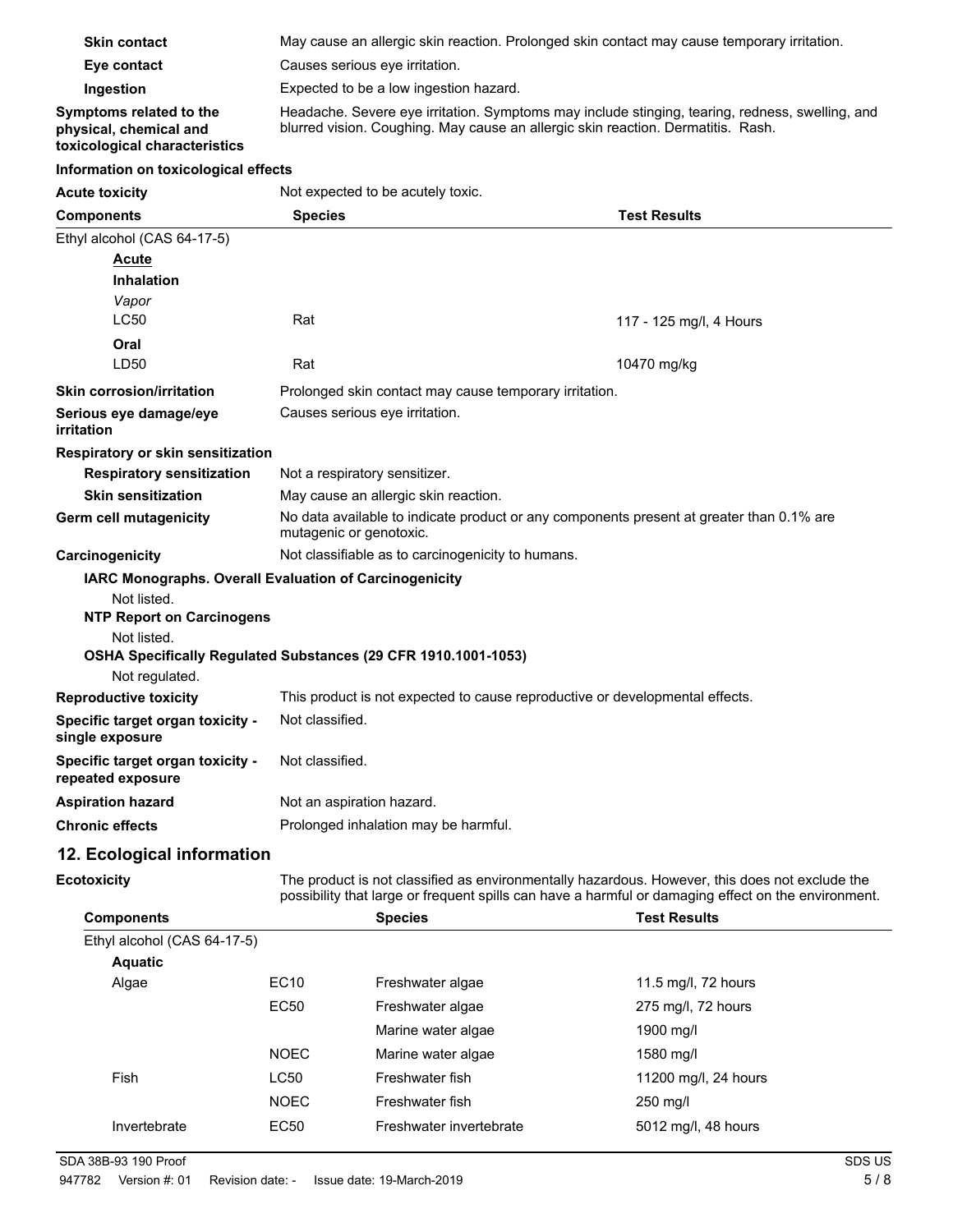| <b>Components</b>                    |                                                                                                                                                                                            | <b>Species</b>                                             | <b>Test Results</b> |
|--------------------------------------|--------------------------------------------------------------------------------------------------------------------------------------------------------------------------------------------|------------------------------------------------------------|---------------------|
|                                      |                                                                                                                                                                                            | Marine water invertebrate                                  | 857 mg/l, 48 hours  |
|                                      | <b>NOEC</b>                                                                                                                                                                                | Freshwater invertebrate                                    | 9.6 mg/l, 10 days   |
|                                      |                                                                                                                                                                                            | Marine water invertebrate                                  | 79 mg/l, 96 hours   |
| Other                                | EC50                                                                                                                                                                                       | Lemna minor                                                | 4432 mg/l, 7 days   |
|                                      | <b>NOEC</b>                                                                                                                                                                                | Lemna minor                                                | 280 mg/l, 7 days    |
| <b>Other</b>                         |                                                                                                                                                                                            |                                                            |                     |
| Micro-organisms                      | LC50                                                                                                                                                                                       | Micro-organisms                                            | 5800 mg/l, 4 hours  |
| <b>Terrestial</b>                    |                                                                                                                                                                                            |                                                            |                     |
| Plant                                | EC50                                                                                                                                                                                       | Terrestrial plant                                          | 633 mg/kg dw        |
| <b>Persistence and degradability</b> |                                                                                                                                                                                            | No data is available on the degradability of this product. |                     |
| <b>Bioaccumulative potential</b>     | No data available for this product.                                                                                                                                                        |                                                            |                     |
| <b>Mobility in soil</b>              | The product is soluble in water.                                                                                                                                                           |                                                            |                     |
| Other adverse effects                | No other adverse environmental effects (e.g. ozone depletion, photochemical ozone creation<br>potential, endocrine disruption, global warming potential) are expected from this component. |                                                            |                     |
| 13. Disposal considerations          |                                                                                                                                                                                            |                                                            |                     |
| <b>Disposal instructions</b>         | Collect and reclaim or dispose in sealed containers at licensed waste disposal site. Incinerate the                                                                                        |                                                            |                     |

| 910100011 1110ti aotiono                 | oonool and roolann or alopooo in oodlod oonlainolo al hoonood maolo diopoodi ollo. moinoralo liio<br>material under controlled conditions in an approved incinerator. Do not incinerate sealed<br>containers. Dispose of contents/container in accordance with local/regional/national/international<br>regulations. |  |
|------------------------------------------|----------------------------------------------------------------------------------------------------------------------------------------------------------------------------------------------------------------------------------------------------------------------------------------------------------------------|--|
| Local disposal regulations               | Dispose in accordance with all applicable regulations.                                                                                                                                                                                                                                                               |  |
| Hazardous waste code                     | The waste code should be assigned in discussion between the user, the producer and the waste<br>disposal company.                                                                                                                                                                                                    |  |
| Waste from residues / unused<br>products | Dispose of in accordance with local regulations. Empty containers or liners may retain some<br>product residues. This material and its container must be disposed of in a safe manner (see:<br>Disposal instructions).                                                                                               |  |
| Contaminated packaging                   | Since emptied containers may retain product residue, follow label warnings even after container is<br>emptied. Empty containers should be taken to an approved waste handling site for recycling or<br>disposal.                                                                                                     |  |

# **14. Transport information**

| <b>DOT</b>                        |                                                                                                             |
|-----------------------------------|-------------------------------------------------------------------------------------------------------------|
| <b>UN number</b>                  | <b>UN1170</b>                                                                                               |
| UN proper shipping name           | Ethyl alcohol solution                                                                                      |
| <b>Transport hazard class(es)</b> |                                                                                                             |
| <b>Class</b>                      | 3                                                                                                           |
| <b>Subsidiary risk</b>            |                                                                                                             |
| Label(s)                          | 3                                                                                                           |
| Packing group                     | $\mathbf{H}$                                                                                                |
| <b>Environmental hazards</b>      |                                                                                                             |
| <b>Marine pollutant</b>           | No.                                                                                                         |
|                                   | <b>Special precautions for user</b> Read safety instructions, SDS and emergency procedures before handling. |
| <b>Special provisions</b>         | 24, IB2, T4, TP1                                                                                            |
| <b>Packaging exceptions</b>       | 4b, 150                                                                                                     |
| Packaging non bulk                | 202                                                                                                         |
| Packaging bulk                    | 242                                                                                                         |
| <b>IATA</b>                       |                                                                                                             |
| <b>UN number</b>                  | <b>UN1170</b>                                                                                               |
| UN proper shipping name           | <b>Ethyl Alcohol Solution</b>                                                                               |
| <b>Transport hazard class(es)</b> |                                                                                                             |
| <b>Class</b>                      | 3                                                                                                           |
| <b>Subsidiary risk</b>            |                                                                                                             |
| Packing group                     | $\mathbf{H}$                                                                                                |
| <b>Environmental hazards</b>      | No.                                                                                                         |
| <b>ERG Code</b>                   | 3L                                                                                                          |
|                                   | Special precautions for user Read safety instructions, SDS and emergency procedures before handling.        |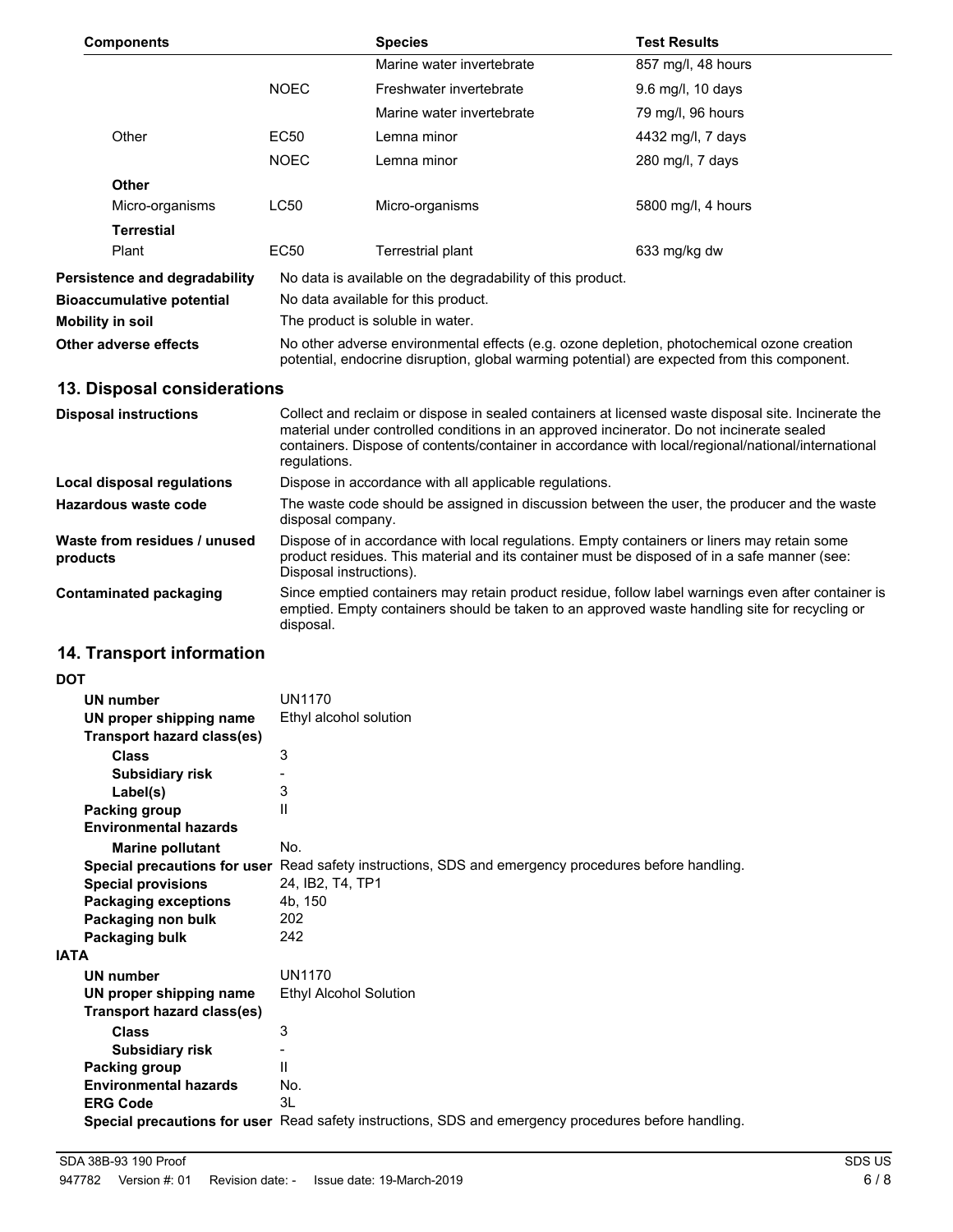**IMDG**

| <b>IMDG</b>                                                                                           |                                                                                                                                                          |
|-------------------------------------------------------------------------------------------------------|----------------------------------------------------------------------------------------------------------------------------------------------------------|
| UN number<br>UN proper shipping name<br><b>Transport hazard class(es)</b>                             | <b>UN1170</b><br>ETHYL ALCOHOL SOLUTION                                                                                                                  |
| <b>Class</b>                                                                                          | 3                                                                                                                                                        |
| <b>Subsidiary risk</b><br><b>Packing group</b><br><b>Environmental hazards</b>                        | $\mathbf{I}$                                                                                                                                             |
| <b>Marine pollutant</b><br>EmS                                                                        | No.<br>F-E, S-D                                                                                                                                          |
| Transport in bulk according to<br>Annex II of MARPOL 73/78 and<br>the IBC Code                        | Special precautions for user Read safety instructions, SDS and emergency procedures before handling.<br>Not applicable.                                  |
| 15. Regulatory information                                                                            |                                                                                                                                                          |
| US federal regulations                                                                                | This product is a "Hazardous Chemical" as defined by the OSHA Hazard Communication<br>Standard, 29 CFR 1910.1200.                                        |
| Not regulated.                                                                                        | TSCA Section 12(b) Export Notification (40 CFR 707, Subpt. D)<br><b>CERCLA Hazardous Substance List (40 CFR 302.4)</b>                                   |
| Not listed.<br><b>SARA 304 Emergency release notification</b>                                         |                                                                                                                                                          |
| Not regulated.<br>Not regulated.                                                                      | OSHA Specifically Regulated Substances (29 CFR 1910.1001-1053)                                                                                           |
| <b>Toxic Substances Control</b><br>Act (TSCA)                                                         | All components of the mixture on the TSCA 8(b) inventory are designated "active".                                                                        |
| Superfund Amendments and Reauthorization Act of 1986 (SARA)<br>SARA 302 Extremely hazardous substance |                                                                                                                                                          |
| Not listed.                                                                                           |                                                                                                                                                          |
| SARA 311/312 Hazardous<br>chemical                                                                    | Yes                                                                                                                                                      |
| <b>Classified hazard</b><br>categories                                                                | Flammable (gases, aerosols, liquids, or solids)<br>Serious eye damage or eye irritation<br>Respiratory or skin sensitization                             |
| SARA 313 (TRI reporting)<br>Not regulated.                                                            |                                                                                                                                                          |
| Other federal regulations                                                                             |                                                                                                                                                          |
| Not regulated.                                                                                        | Clean Air Act (CAA) Section 112 Hazardous Air Pollutants (HAPs) List<br>Clean Air Act (CAA) Section 112(r) Accidental Release Prevention (40 CFR 68.130) |
| Not regulated.                                                                                        |                                                                                                                                                          |
| <b>Safe Drinking Water Act</b><br>(SDWA)                                                              | Not regulated.                                                                                                                                           |
|                                                                                                       | FEMA Priority Substances Respiratory Health and Safety in the Flavor Manufacturing Workplace                                                             |
| Ethyl alcohol (CAS 64-17-5)                                                                           | Low priority                                                                                                                                             |
| US state regulations                                                                                  |                                                                                                                                                          |
| US. Massachusetts RTK - Substance List                                                                |                                                                                                                                                          |
| Ethyl alcohol (CAS 64-17-5)                                                                           | US. New Jersey Worker and Community Right-to-Know Act                                                                                                    |
| Ethyl alcohol (CAS 64-17-5)<br>Ethyl alcohol (CAS 64-17-5)                                            | US. Pennsylvania Worker and Community Right-to-Know Law                                                                                                  |